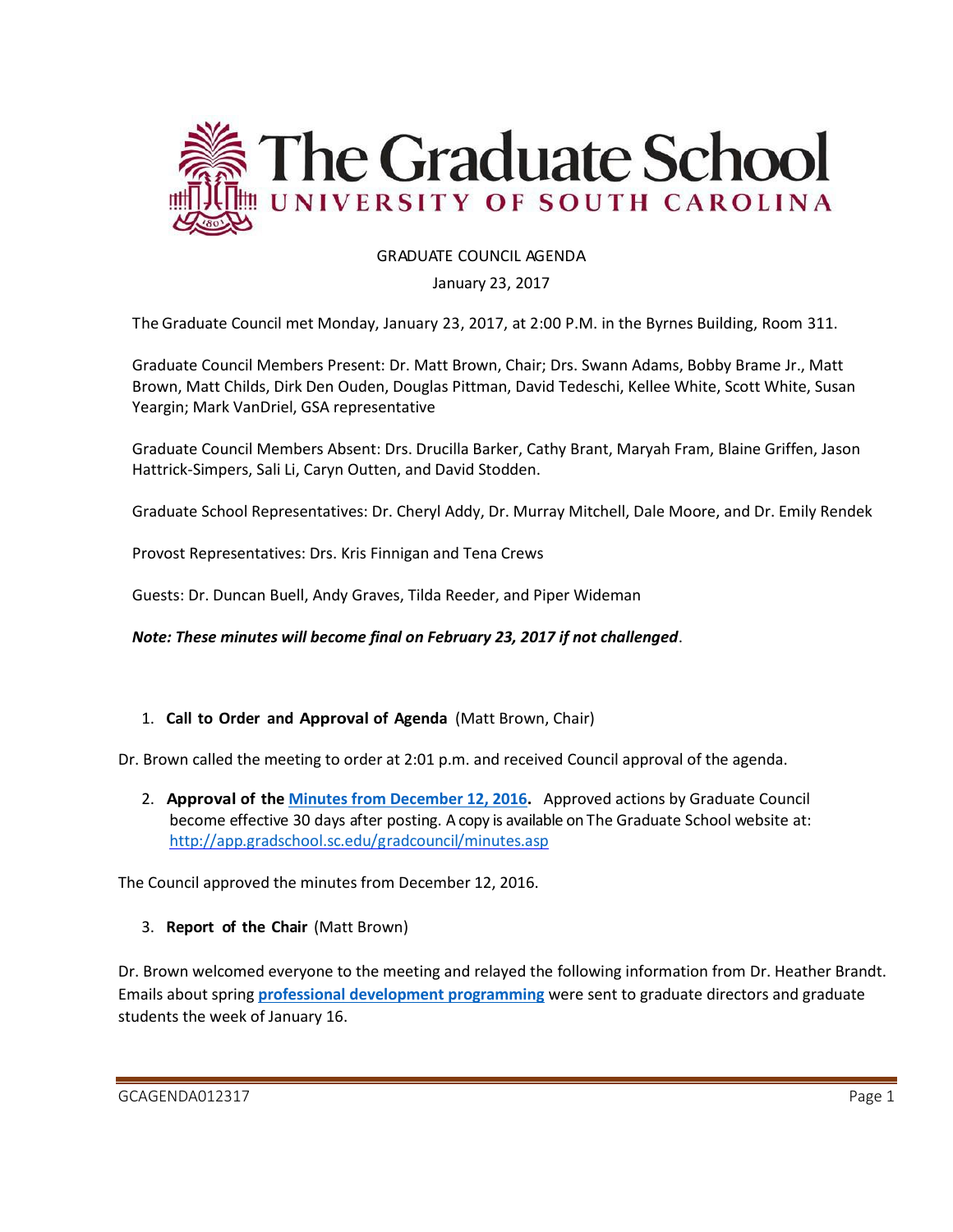- Professional Development Fridays continue this semester on Graduate School social media (search for #GRADprofdev).
- The next Start Smart Workshop (financial literacy) is February 1—registration required.
- Webinars lined up for this semester include, among others, the "paper chase" on team science publishing and PIVOT on graduate student funding. Registration required.
- George Thompson, publisher-in-residence, will visit on February 23-24 presenting to the Bridge Humanities Corps, Bilinski Fellows, and Presidential Fellows; individual and small group meetings with graduate students and faculty will be available. Graduate Council members are invited to attend the February 24 presentation to the Presidential Fellows (11:15 a.m.-1:00 p.m., PHRC 114).
- Jennifer Polk, From PhD to Life, will visit on March 16-17 presenting to the Bridge Humanities Corps, Bilinski Fellows, and Presidential Fellows, as well as giving a workshop for all graduate students on the afternoon of March 17. Registration required.
- Isaiah Hankel, the Cheeky Scientist, will visit on April 7 and give a workshop open to all graduate students from 1:30-4:30 p.m. in RH Theater. Registration required.

The **Bridge Humanities Corps** received approval from the College of Arts and Sciences to continue. We plan to release the call for applications in early February.

An initial meeting is being held on February 1 to discuss applying for **[Understanding PhD Career Pathways](http://cgsnet.org/join-cgs%E2%80%99s-effort-understand-phd-career-pathways)**, a project of the Council on Graduate Schools to collect data on PhD careers in the humanities. Letters of intent are due on February 17. At the initial meeting, we will discuss if we will move forward or not.

## 4. **Report of the Dean of Graduate School** (Cheryl Addy)

Dr. Addy reported that there is an ongoing discussion regarding health insurance. The university is looking at broadening options to make coverage better and/or less expensive, as well as increasing the subsidy provided to graduate students.

Dr. Addy also reported on her attendance at the December CGS meeting, which took place in Washington D.C. The theme of the meeting was "Building graduate education's narrative." Dr. Addy attended a pre-conference workshop that asked, "How do we tell our stories?" It is clear that other institutions have more success with development opportunities when presenting fellowships versus specific requests for the graduate school. USC is looking at a naming opportunity for the Graduate School.

Dr. Addy also discussed the presentation of the CGS Pathways funding project. It is currently limited to the humanities; CGS is pursuing funding opportunities for STEM fields. This project looks at tracking graduate students' viable careers (beyond the tenure track).

Dr. Addy presented at CGS on distance education. USC has the smallest scale program of those present, but, she noted, we deal with a greater variety of programs compared to other institutions. Several sessions discussed the future of the dissertation. Alternative options for the dissertation included audio and video portions. 3MT competitions, designed for the level of a lay audience, were also discussed. Dr. Addy sees it as a valuable tool that could aid in recruiting if we were to create a video library presenting our story. North Dakota State requires their doctoral students to do a 3-minute video of their dissertations. The Graduate School has done 3MT previously. Dr. Addy reminded the Council that Graduate Student Day is now a part of **[Discover USC](http://www.sc.edu/about/annual_events/discover/usc/index.php)  [Day](http://www.sc.edu/about/annual_events/discover/usc/index.php)** (which will take place on 4/21). The Graduate School will host 3MT presentations at Discover USC.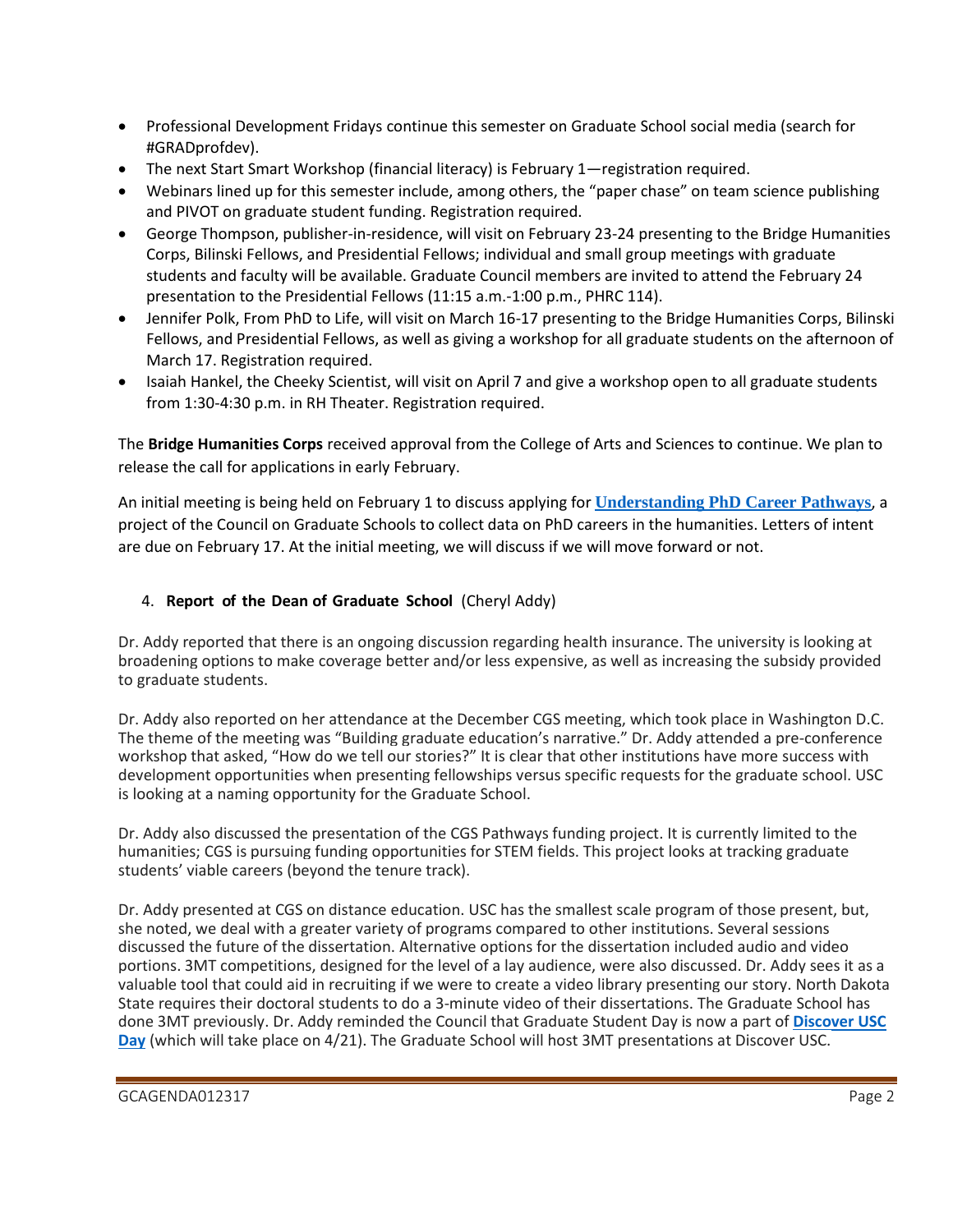Dr. Addy noted that one of the other topics discussed at the CGS meeting was the handling of transfer credit.

Dr. Kellee White asked for further information on how/when USC is doing 3MT. Dr. Addy said that an announcement should go out at the end of this week and noted that graduate students will also be able to present posters.

Dr. Swann Adams asked whether departments would be able to use videos from their students as promotional materials. Dr. Addy stated that we would need to work with legal for permissions and releases.

## 5. **Report of the Secretary of the Graduate Council / Senior Associate Dean** (Murray Mitchell)

Dr. Mitchell says that academic regulations need to be standardized. Information regarding admission standards should no longer be referred to in graduate bulletins; information will instead be housed on programs' websites, which is easier to update than the bulletin. Dr. Mitchell noted that departments have been delayed with their special topics course submissions—spring courses began on 1/9/17, and submissions are still coming in.

## 6. **Report of the Graduate Student Association Representative** (Mark VanDriel)

Mr. VanDriel noted that the GSA has been using social media to post information for graduate students. They are happy to consider information for wide dissemination. If there are any questions, email Mr. VanDriel [\(vandriel@email.sc.edu\)](mailto:vandriel@email.sc.edu) with information.

## 7. **Report of the Academic Policy and Practices Committee** (Dirk den Ouden)

Dr. den Ouden spoke about the Academic and Policy and Practices Committee, which has been focused on international programs and revising and/or growing academic partnerships, which need greater faculty oversight. Faculty oversight has not always been secured—though it is required. The committee met with Dr. Allen Miller. There are 34 active programs that involve the Graduate School. The committee discussed the language used in MOUs.

Dr. den Ouden noted that the issues with the current system include the following: Dr. Miller checks with representatives of the Graduate School before he signs off on them (Dr. Mitchell said he has not received such documents. Dr. Finnigan said she receives them.) Dr. den Ouden said we want to be careful to avoid a postnegotiation check. The Graduate School requirements need to be very clear beforehand. Dr. den Ouden suggested a decision tree be created.

Dr. den Ouden also asked whether formalization should be through Graduate Council, which would involve a time delay since the Council only meets once a month, or through the Dean. He also asked whether the Graduate School signature should be present on forms. Other questions to consider: Should GRE scores be waived? (There may be valid reasons to do so—same with TOEFL or IOES.) The cost and ability to tamper with scores should also be considered. Should language requirements be waived for specific countries or universities? The Shorelight Company recruits students who first enter EPI as nondegree students; if they successfully complete that program, they can enter as degree-seeking students. Should the Graduate School conduct a separate review of this program?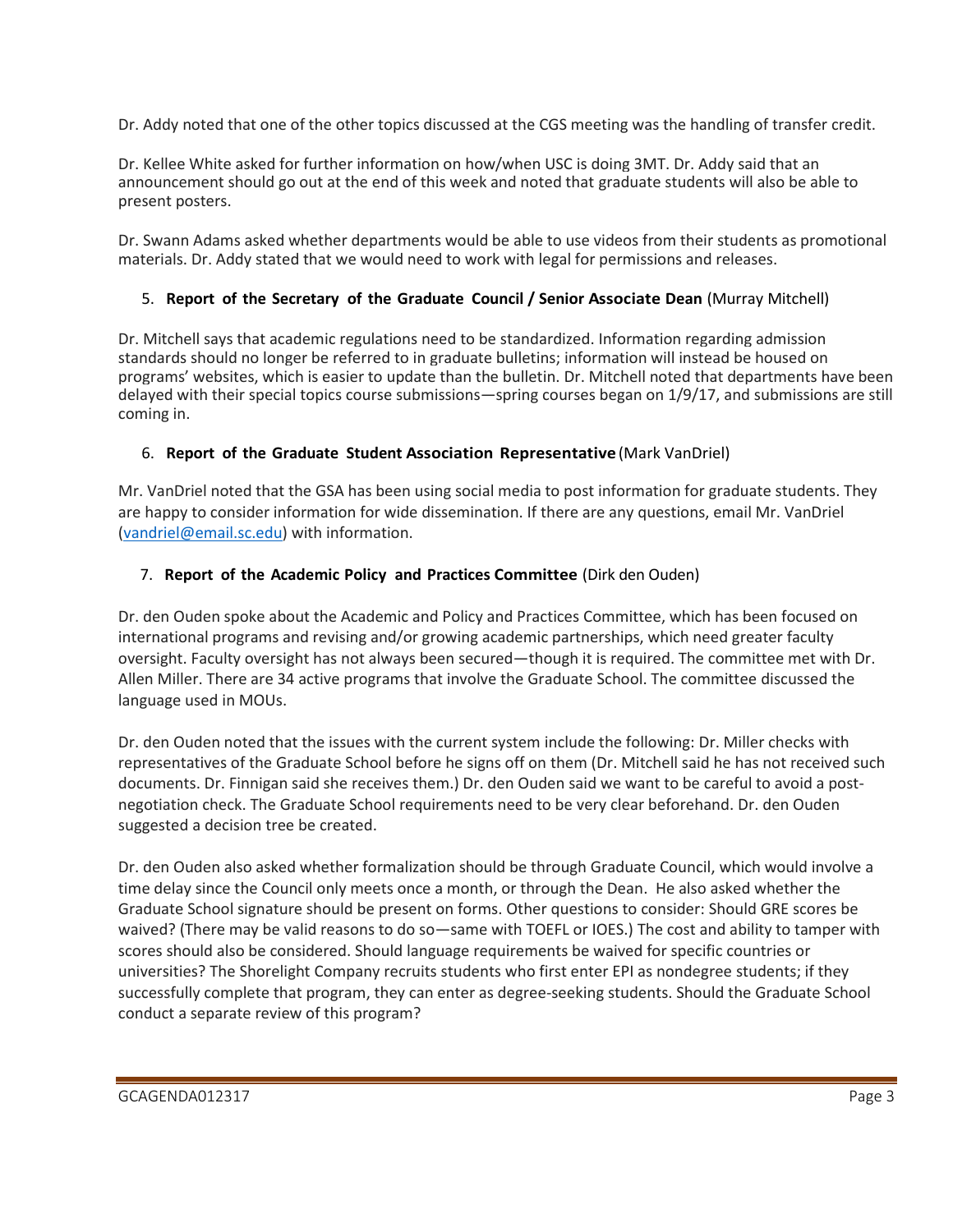Dr. Addy responded that it was only this semester that Shorelight began recruiting graduate students. We must think about whether we want to centralize admissions (like undergraduate admissions). Right now Shorelight just recruits for one program.

Dr. Tedeschi asked if "dual degree" could be defined. Dr. Addy responded that it is semantics—it depends on what people are doing. SACs definitions: 1) a degree from two different universities 2) joint degree: 1 degree jointly awarded from 2 universities 3) student could transfer courses from one university to another. (NB: exchange programs are different.) Dr. Brown noted that Sport and Entertainment Management has a dual degree program where the GRE is waived, resulting in different admissions standards. Dr. Addy responded that she has been sensitive to this issue since going to China this summer. For example, an institution signed an MOU that the Graduate School had not seen. The MOU proposed to waive the GRE admissions requirement, creating new criteria for admissions. If faculty agrees upon this then it is all right, but this should not be an administrative decision because it takes away from faulty rights.

Dr. Finnigan brought up ACAF 2.06, which governs international agreements. She is currently working with others to draft ACAF 2.05 because SACS identified an area of need for USC in 2011. She noted that USC needs a generic contract policy. We have a list of entities to be consulted (the draft went through the Academic Program Liaison Committee on Friday, 1/20/17). Dr. den Ouden asked to be on the circulation list for that draft. Dr. Addy said she would make sure that the committee gets the draft.

Dr. Swann stated that waiving the English proficiency requirement poses problems for faculty and students. At the department level, Nursing has initiated interviews with students to see if their language proficiency is high enough (with 10-15 minute interviews). Dr. den Ouden noted that some programs might opt to do that. Faculty at some level can have oversight. He asks if faculty oversight is enough from the Graduate Council or if it should come from each program in question. Dr. Mitchell responded that the issue, especially with for-profit partners recruiting for UofSC at the undergraduate level, is that a different scale is used: numbers are looked at rather than individual students—Faculty are concerned with more than simply numbers at the graduate level. Dr. Addy stated that the advantage with MOUs is that they are specific to institutions, so we can tailor them individually. The problem is when we make exceptions to admissions. Our involvement is more when a new dual degree program is created because of a new curriculum.

Dr. den Ouden proposed that the committee work on an initial proposal. Suggestions can be emailed to him [\(OUDEN@mailbox.sc.edu\)](mailto:OUDEN@mailbox.sc.edu). He hopes to have a draft in time for discussion at our next meeting; he will work to distribute a draft prior to the meeting for members to review in preparation for discussion.

### 8. **Report of the 500/600 Level Courses, Distance Education and Special Topics Courses** (Murray Mitchell)

A listing of 500/600 Level Courses is presented to Council for informational purposes only.

No report.

#### **Distance Education Delivery Courses**

No report.

GCAGENDA012317 Page 4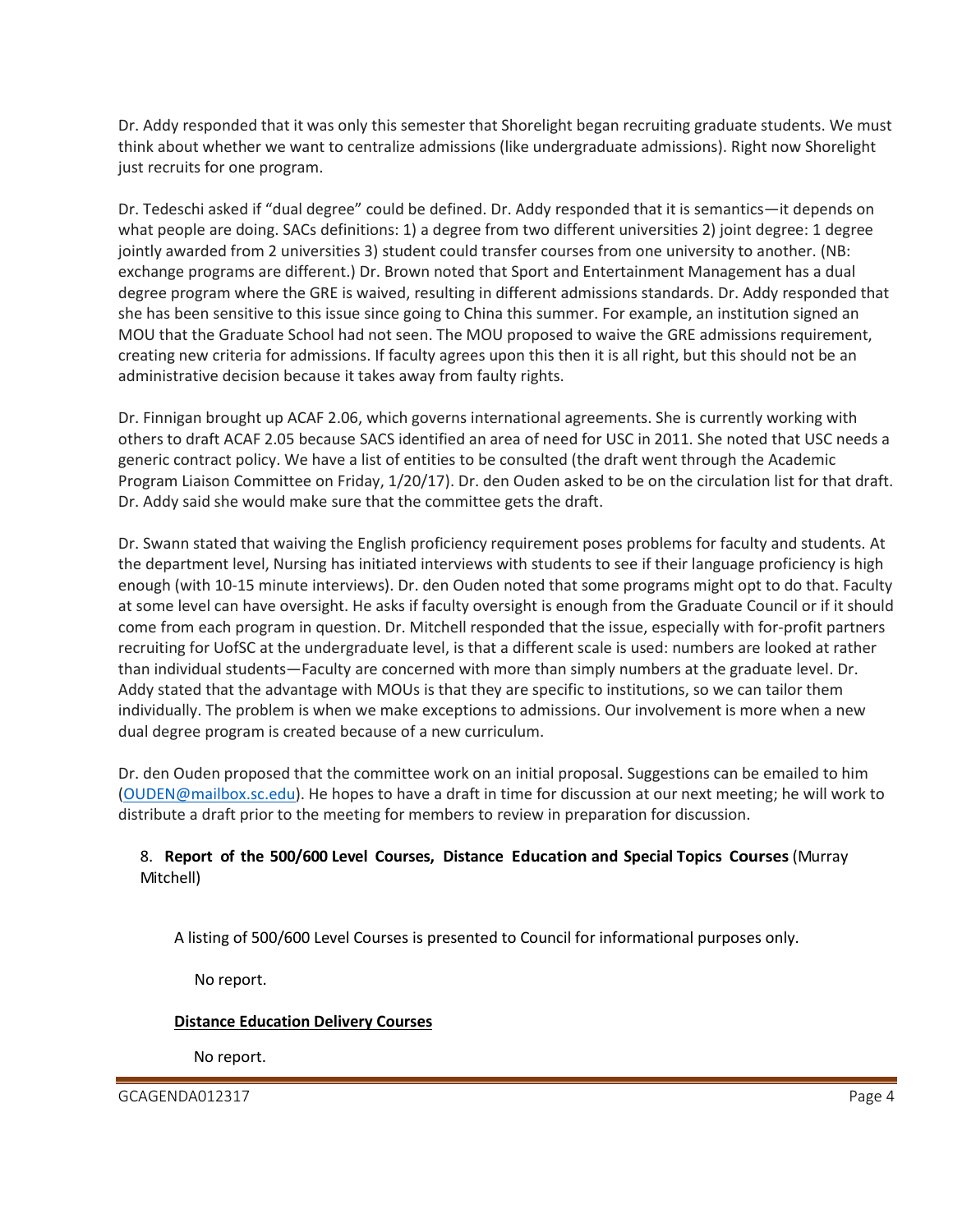## **Special Topics Courses**

**CHEM 739** (3) Nanoscale Behavior and Characterization of Block Copolymers (Spring 2017) **EDUC 632** (3) Promoting School Success in Homeless and Other High-Risk Students: Concepts and Strategies (Spring 2017). **EDUC 633** (3) Teaching Student-Centered Mathematics in Grades K-8 (Spring 2017). **ENCP 789** (1) IGERT 719 – Ethics in Research (Spring 2017). **ENCP 789** (1) IGERT 720 – Public Entergy Policy (Spring 2017). **ENCP 789** (1) IGERT 722 – Obstacles to Successful Commercialization (Spring 2017). **POLI 792** (3) Current Readings in Comparative Politics (Spring 2017). **SOWK 768** (3) Health Aspects of Aging (Spring 2017).

The special topics courses were approved.

# 9. **Associate Graduate Faculty Nominations** (Murray Mitchell)

Name: **Shana Harrington**, Ph.D., P.T., O.C.S. Program: Exercise Science Term: Spring 2017 – Fall 2022

Dr. Shana Harrington's nomination was approved.

### 10. **Fellowships and Scholarships Committee** (Scott White)

Dr. White announced that the deadline for Presidential Fellows for the first round produced 30 nominations, which includes 19 programs, 3 international students, and 10 students who have 3.9 GPAs or higher. The committee meets this Friday morning (1/27/17). There are 2 more rounds. The next is on 2/17/17.

### 11. **Report of Science, Math, and Related Professional Programs Committee** (David Tedeschi)

Below is a list of proposals reviewed by the Committee. Each curricular action can be viewed at this Public Agenda review site: <https://sc.edu/programproposal/gradagenda/?id=20>

At this Public Agenda link, the individual proposals are not live-linked, but agenda items are listed in alphabetical order. To view the full proposals, GC members and Committee Chairs still need to go to the Committee Review site, and filter for "Committees", then for the "Committee" called "Added to Grad Council agenda."

 **MRC Major/Degree Program**, Master's in Rehabilitation Counseling, Neuropsychiatry and Behavioral Science, Medicine, CCP: Fall 2017

The proposal was approved.

 12. **Report of the Humanities, Social Sciences, Education, and Related Professional Programs Committee** (Murray Mitchell for Drucilla Barker)